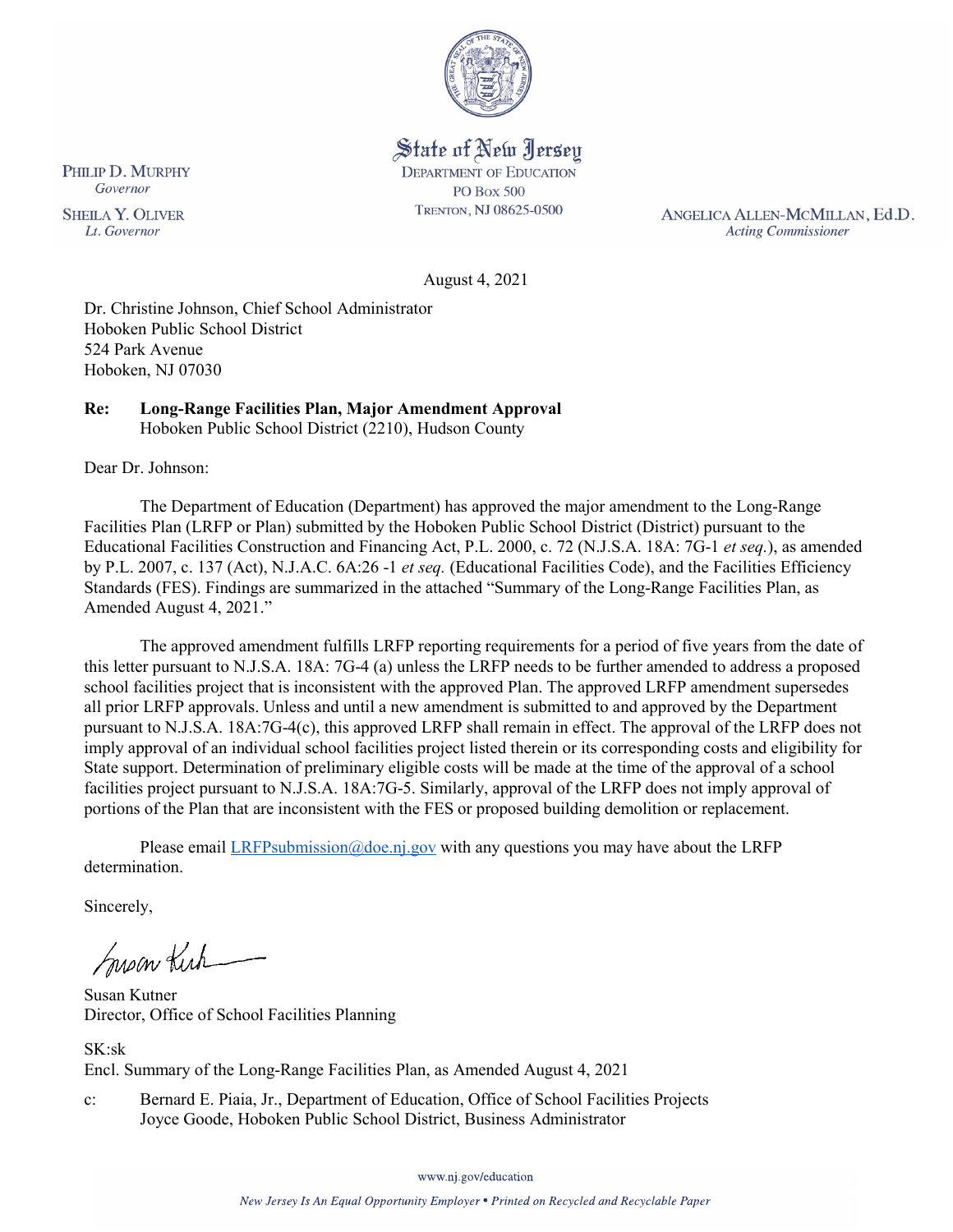# **Hoboken Public School District (2210) Summary of the Long-Range Facilities Plan, as Amended August 4, 2021**

The Department of Education (Department) has completed its review of the major amendment to the Long-Range Facilities Plan (LRFP or Plan) submitted by the Hoboken Public School District (District) pursuant to the Educational Facilities Construction and Financing Act, P.L. 2000, c. 72 (N.J.S.A. 18A: 7G-1 *et seq.*), as amended by P.L. 2007, c. 137 (Act), N.J.A.C. 6A:26-1 et seq. (Educational Facilities Code), and the Facilities Efficiency Standards (FES).

The following provides a summary of the District's approved amended LRFP. The summary is based on the standards set forth in the Act, the Educational Facilities Code, the FES, District-reported information in the Department's LRFP reporting system, and supporting documentation. The referenced reports in *italic* text are standard reports available on the Department's LRFP website.

### **1. Inventory Overview**

The District is classified as a SDA District for funding purposes. It provides services for students in grades PK-12.

The District identified existing and proposed schools, sites, buildings, rooms, and site amenities in its LRFP. Table 1 lists the number of existing and proposed district schools, sites, and buildings. Detailed information can be found in the *School Asset Inventory Report* and the *Site Asset Inventory Report.*

**As directed by the Department, school facilities projects that have received initial approval by the Department and have been approved by the voters, if applicable, are represented as "existing" in the LRFP.** Approved projects that include changes to existing program space are as follows: n/a.

| Category                                     | <b>Existing</b> | <b>Proposed</b> |
|----------------------------------------------|-----------------|-----------------|
| Number of Schools (assigned DOE school code) |                 |                 |
| Number of School Buildings <sup>1</sup>      |                 |                 |
| Number of Non-School Buildings <sup>2</sup>  |                 |                 |
| Number of Vacant Buildings                   |                 |                 |
| Number of Sites                              |                 |                 |

#### **Table 1: Number of Schools, School Buildings, and Sites**

Based on the existing facilities inventory submitted by the District:

- Schools using leased buildings (short or long-term): n/a
- Schools using temporary classroom units (TCUs), excluding TCUs supporting construction: n/a
- Vacant/unassigned school buildings: n/a

Findings:

 $\overline{a}$ 

The Department has determined that the proposed inventory is adequate for approval of the District's LRFP amendment. However, the LRFP determination does not imply approval of an individual school

<span id="page-1-0"></span><sup>1</sup> Includes the district-owned Calabro ECC building used by community providers

<span id="page-1-1"></span><sup>&</sup>lt;sup>2</sup> Includes occupied district-owned buildings not associated with a school, such as administrative buildings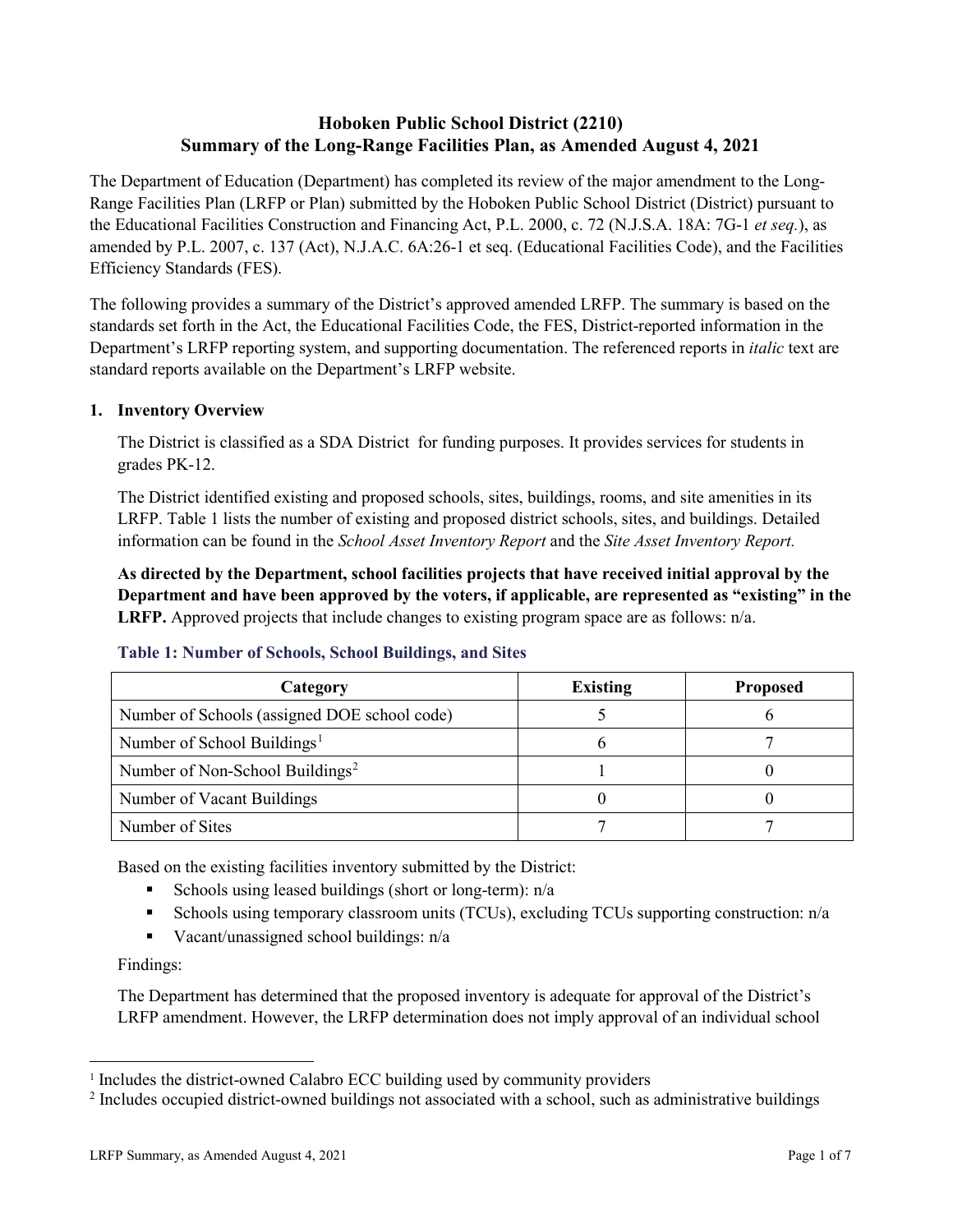facilities project listed within the LRFP; the District must submit individual project applications for project approval.

# **2. District Enrollments**

The District determined the number of students, or "proposed enrollments," to be accommodated for LRFP planning purposes on a district-wide basis and in each school.

The Department minimally requires the submission of a standard cohort-survival projection using historic enrollment data from the Application for School State Aid (ASSA) or NJ Smart. The cohort-survival method projection method forecasts future students based upon the survival of the existing student population as it moves from grade to grade. A survival ratio of less than 1.00 indicates a loss of students, while a survival ratio of more than 1.00 indicates the class size is increasing. For example, if a survival ratio tracking first to second grade is computed to be 1.05, the grade size is increasing by 5% from one year to the next. The cohort-survival projection methodology works well for communities with stable demographic conditions. Atypical events impacting housing or enrollments, such as an economic downturn that halts new housing construction or the opening of a charter or private school, typically makes a cohort-survival projection less reliable.

### **Proposed enrollments are based on a modified cohort-survival enrollment projection.**

Adequate supporting documentation was submitted to the Department to justify the proposed enrollments. Table 2 provides a comparison of existing and projected enrollments. All totals include special education students.

| <b>Grades</b>          | <b>Existing Enrollments</b><br>2020-21 ASSA | <b>District Proposed Enrollments</b><br>2025-26 |
|------------------------|---------------------------------------------|-------------------------------------------------|
| PK <sup>3</sup>        | 26                                          | 820                                             |
| Grades K to 5          | 1,391                                       | 1,393                                           |
| Grades 6 to 8          | 388                                         | 529                                             |
| Grades 9 to 12         | 433                                         | 592                                             |
| <b>Totals PK to 12</b> | 2,238                                       | 3,334                                           |

#### **Table 2: Enrollments**

Findings:

 $\overline{a}$ 

The Department has determined the District's proposed enrollments to be acceptable for approval of the District's LRFP amendment. The Department will require a current enrollment projection at the time an application for a school facilities project is submitted incorporating the District's most recent enrollments in order to verify that the LRFP's planned capacity is appropriate for the updated enrollments.

# **3. District Practices Capacity**

Based on information provided in the room inventories, District Practices Capacity was calculated for each school building to determine whether adequate capacity is proposed for the projected enrollments based on district scheduling and class size practices. The capacity totals assume instructional buildings can be fully

<span id="page-2-0"></span><sup>&</sup>lt;sup>3</sup> Proposed preschool enrollments include students served by private providers in district-owned school buildings.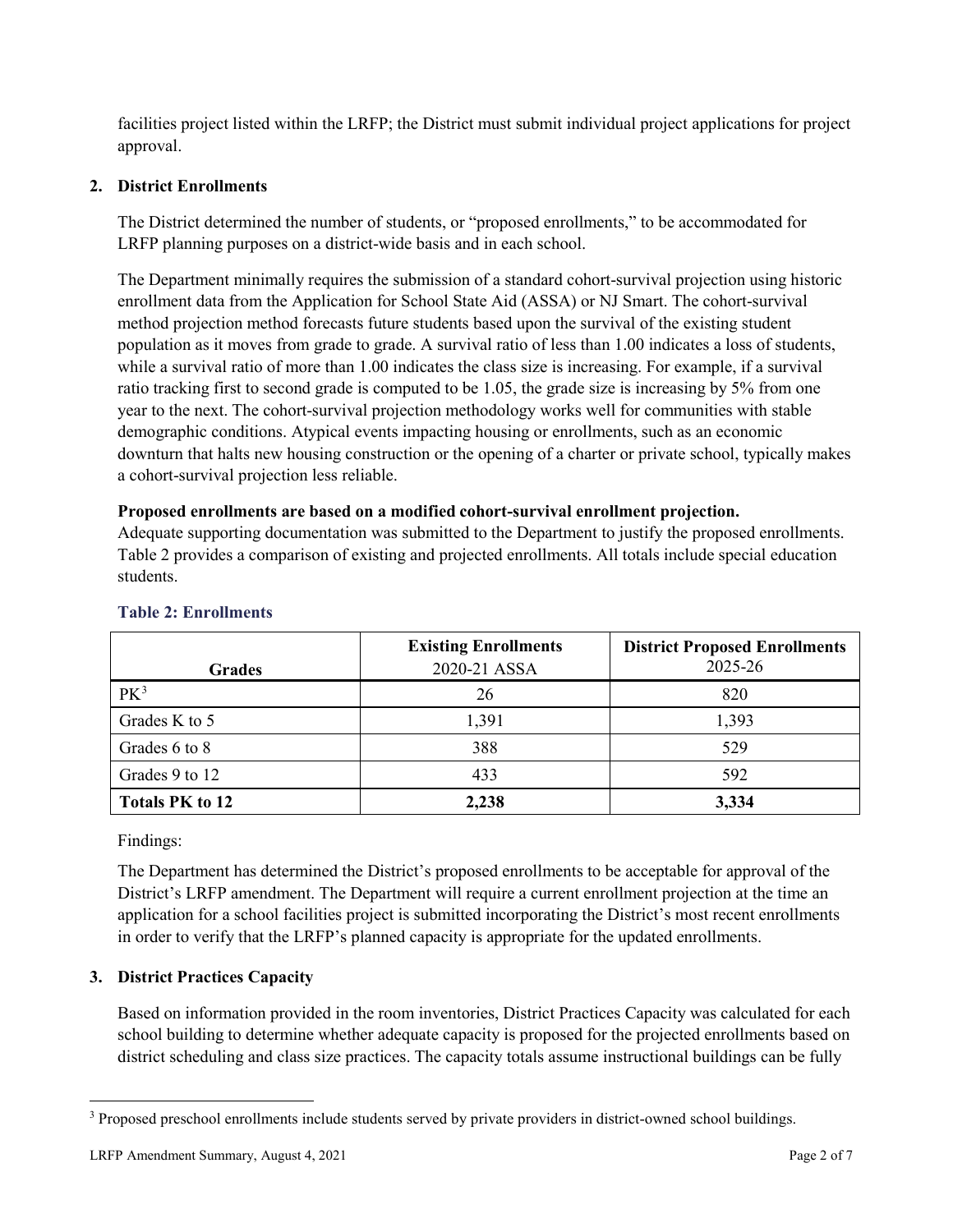utilized regardless of school sending areas, transportation, and other operational issues. The calculations only consider district-owned buildings and long-term leases; short term leases and temporary buildings are excluded. **A capacity utilization factor of 90% for classrooms serving grades K-8 and 85% for classrooms serving grades 9-12 is applied in accordance with the FES.** No capacity utilization factor is applied to preschool classrooms.

In certain cases, districts may achieve adequate District Practices Capacity to accommodate enrollments but provide inadequate square feet per student in accordance with the FES, resulting in educational adequacy issues and "Unhoused Students." Unhoused students are considered in the "Functional Capacity" calculations used to determine potential State support for school facilities projects and are analyzed in Section 4.

Table 3 provides a summary of proposed enrollments and existing and proposed District-wide capacities. Detailed information can be found in the LRFP website reports titled *FES and District Practices Capacity Report, Existing Rooms Inventory Report, and Proposed Rooms Inventory Report.*

| <b>Grades</b>              | <b>Proposed</b><br><b>Enrollments</b> | <b>Existing</b><br><b>District</b><br><b>Practices</b><br>Capacity | <b>Existing</b><br>Deviation* | <b>Proposed</b><br><b>District</b><br><b>Practices</b><br>Capacity | <b>Proposed</b><br>Deviation* |
|----------------------------|---------------------------------------|--------------------------------------------------------------------|-------------------------------|--------------------------------------------------------------------|-------------------------------|
| Elementary ( $PK$ to 5)    | 2,213                                 | 2,040.01                                                           | $-172.99$                     | 2,298.05                                                           | 85.05                         |
| Middle $(6 \text{ to } 8)$ | 529                                   | 377.83                                                             | $-151.17$                     | 694.80                                                             | 165.80                        |
| High $(9 \text{ to } 12)$  | 592                                   | 611.59                                                             | 19.59                         | 612.00                                                             | 20.00                         |
| <b>District Totals</b>     | 3,334                                 | 3,029.42                                                           | $-304.58$                     | 3,604.85                                                           | 270.85                        |

**Table 3: District Practices Capacity Analysis**

*\* Positive numbers signify surplus capacity; negative numbers signify inadequate capacity. Negative values for District Practices capacity are acceptable for approval if proposed enrollments do not exceed 100% capacity utilization.*

Considerations:

- Based on the proposed enrollments and existing room inventories, the District is projected to have inadequate capacity for the following grade groups, assuming all school buildings can be fully utilized: PK-5, 6-8
- Adequate justification has been provided by the District if the proposed capacity for a school significantly deviates from the proposed enrollments. Generally, surplus capacity is acceptable for LRFP approval if additional capacity is not proposed through new construction.

# Findings:

The Department has determined that proposed District capacity, in accordance with the proposed enrollments, is adequate for approval of the District's LRFP amendment. The Department will require a current enrollment projection at the time an application for a school facilities project is submitted, incorporating the District's most recent Fall Enrollment Report, in order to verify that the LRFP's planned capacity meets the District's updated enrollments.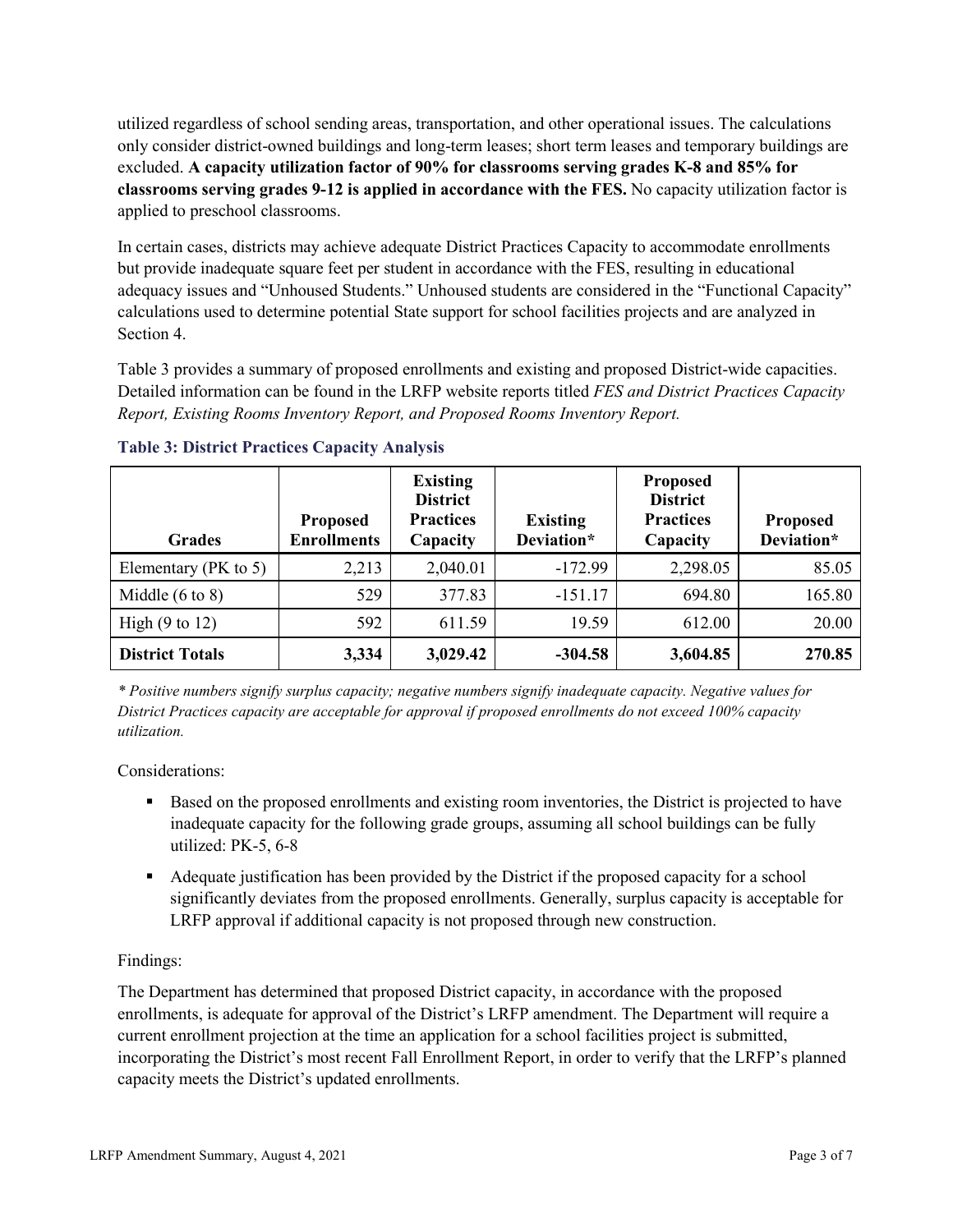### **4. New Construction Funding Eligibility**

*Functional Capacity* was calculated and compared to the proposed enrollments to provide a **preliminary estimate** of Unhoused Students and new construction funding eligibility. **A final determination will be made at the time of project application approval.**

*Functional Capacity* is the adjusted gross square footage of a school building *(total gross square feet minus excluded space)* divided by the minimum area allowance per full-time equivalent student for the grade level contained therein. *Unhoused Students* is the number of students projected to be enrolled in the District that exceeds the Functional Capacity of the District's schools pursuant to N.J.A.C. 6A:26-2.2(c). *Excluded Square Feet* includes (1) square footage exceeding the FES for any pre-kindergarten, kindergarten, general education, or self-contained special education classroom; (2) grossing factor square footage *(corridors, stairs, mechanical rooms, etc.)* that exceeds the FES allowance, and (3) square feet proposed to be demolished or discontinued from use. Excluded square feet may be revised during the review process for individual school facilities projects.

Table 4 provides a preliminary assessment of the Functional Capacity, Unhoused Students, and Estimated Maximum Approved Area for Unhoused Students for each FES grade group. The calculations exclude temporary facilities and short-term leased buildings. School buildings proposed for whole or partial demolition or reassignment to a non-school use are excluded from the calculations pending project application review. If a building is proposed to be reassigned to a different school, the square footage is applied to the proposed grades after reassignment. Buildings that are not assigned to a school are excluded from the calculations. In addition, only preschool students eligible for state funding (former ECPA students) are included. Detailed information concerning the calculations can be found in the *Functional Capacity and Unhoused Students Report* and the *Excluded Square Footage Report.*

| Category                                     | $PK/K$ to 5 | 6 to 8   | 9 to 12   | <b>Total</b> |
|----------------------------------------------|-------------|----------|-----------|--------------|
| PK /K-12 Proposed Enrollments                | 2,213       | 529      | 592       |              |
| FES Area Allowance (SF/student)              | 125.00      | 134.00   | 151.00    |              |
| <b>Prior to Completion of Proposed Work:</b> |             |          |           |              |
| <b>Existing Gross Square Feet</b>            | 357,985     | 172,251  | $\theta$  | 530,236      |
| <b>Adjusted Gross Square Feet</b>            | 299,334     | 158,450  | $\theta$  | 457,784      |
| <b>Adjusted Functional Capacity</b>          | 2,394.67    | 1,182.46 | 0.00      |              |
| <b>Unhoused Students</b>                     | 0.00        | 0.00     | 592.00    |              |
| Est. Max. Area for Unhoused Students         | 0.00        | $\theta$ | 89,392.00 |              |
| <b>After Completion of Proposed Work:</b>    |             |          |           |              |
| Gross Square Feet                            | 357,985     | 172,251  | 319,173   | 849,409      |
| New Gross Square Feet                        | $\theta$    | 0        | 319,173   | 319,173      |
| <b>Adjusted Gross Square Feet</b>            | 299,334     | 158,450  | 319,173   | 776,957      |
| <b>Functional Capacity</b>                   | 2,394.67    | 1,182.46 | 2,113.73  |              |
| <b>Unhoused Students after Construction</b>  | 0.00        | 0.00     | 0.00      |              |
| Est. Max. Area Remaining                     | 0.00        | 0.00     | 0.00      |              |

#### **Table 4: Estimated Maximum Approved Area for Unhoused Students**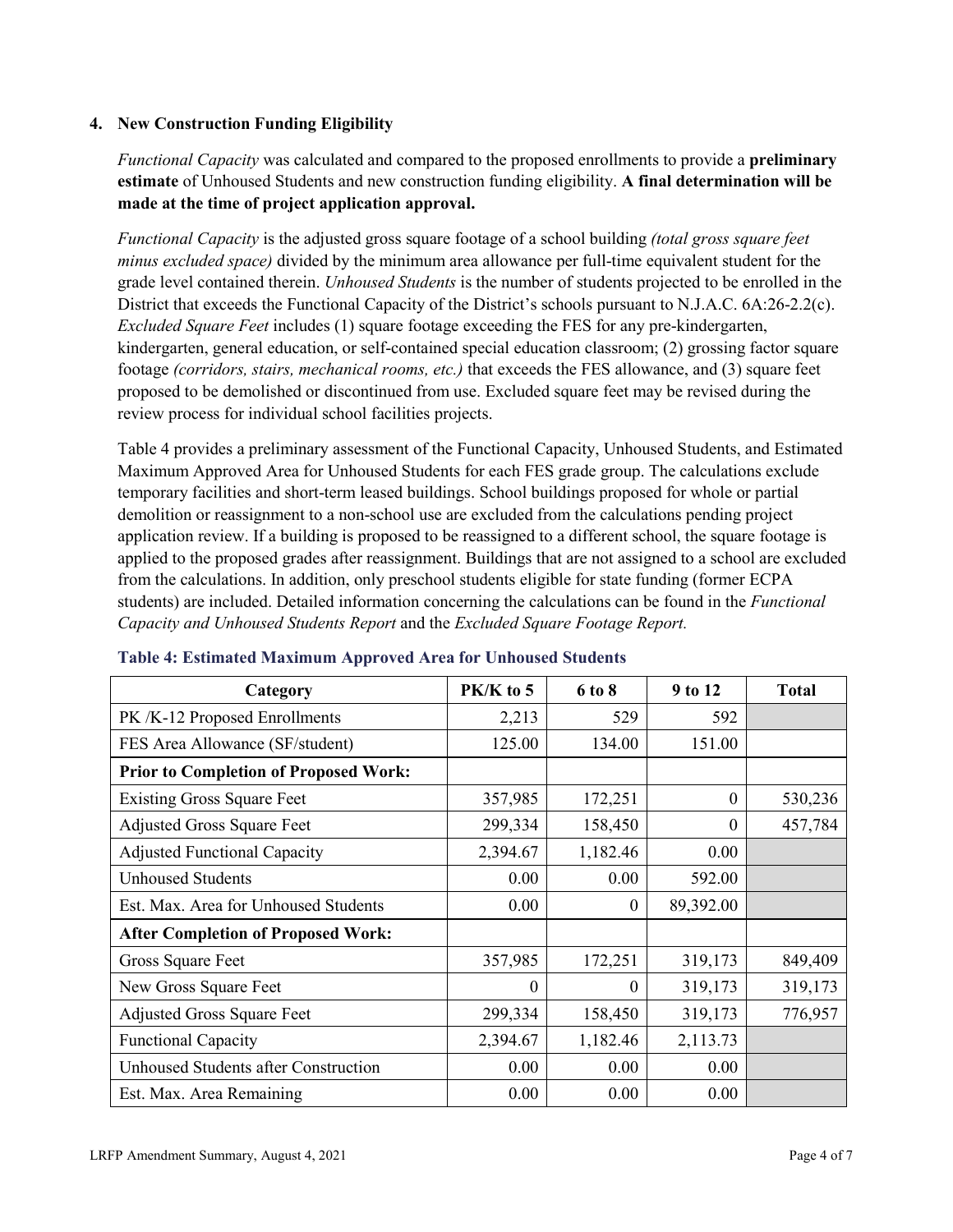Facilities used for non-instructional or non-educational purposes are ineligible for State support under the Act. However, projects for such facilities shall be reviewed by the Department to determine whether they are consistent with the District's LRFP and whether the facility, if it is to house students (full or part time) conforms to educational adequacy requirements. These projects shall conform to all applicable statutes and regulations.

Estimated costs represented in the LRFP by the District are for capital planning purposes only. The estimates are not intended to represent preliminary eligible costs or final eligible costs of approved school facilities projects.

Considerations:

- The District does not have approved projects pending completion, as noted in Section 1, that impact the Functional Capacity calculations.
- **The Functional Capacity calculations** *exclude* square feet proposed for demolition or discontinuation for the following FES grade groups and school buildings pending a feasibility study and project review: 6-8 (Demaresat building to PK-5); 9-12 (Hoboken HS building to grades 6-8).
- Based on the preliminary assessment, the District has Unhoused Students prior to the completion of proposed work for the following FES grade groups: 9-12 (due to reassignment of Hoboken HS building).
- New construction is proposed for the following FES grade groups: 9-12.
- **Proposed new construction exceeds the estimated maximum area allowance for Unhoused** Students prior to the completion of the proposed work for the following grade groups: 9-12.
- The District, based on the preliminary LRFP assessment, will not have Unhoused Students after completion of the proposed LRFP work. If the District is projected to have Unhoused Students, adequate justification has been provided to confirm educational adequacy in accordance with Section 6 of this determination.

# Findings:

Functional Capacity and Unhoused Students calculated in the LRFP are preliminary estimates. Preliminary Eligible Costs (PEC) and Final Eligible Costs (FEC) will be included in the review process for specific school facilities projects. A feasibility study undertaken by the District is required if building demolition or replacement is proposed per N.J.A.C. 6A:26-2.3(b)(10).

# **5. Proposed Work**

The District assessed program space, capacity, and physical plant deficiencies to determine corrective actions. Capital maintenance, or *"system actions,"* address physical plant deficiencies due to operational, building code, and /or life cycle issues. Inventory changes, or *"inventory actions,*" add, alter, or eliminate sites, site amenities, buildings, and/or rooms.

The Act (N.J.S.A. 18A:7G-7b) provides that all school facilities shall be deemed suitable for rehabilitation unless a pre-construction evaluation undertaken by the District demonstrates to the satisfaction of the Commissioner that the structure might pose a risk to the safety of the occupants even after rehabilitation or that rehabilitation is not cost-effective. Pursuant to N.J.A.C. 6A:26-2.3(b)(10), the Commissioner may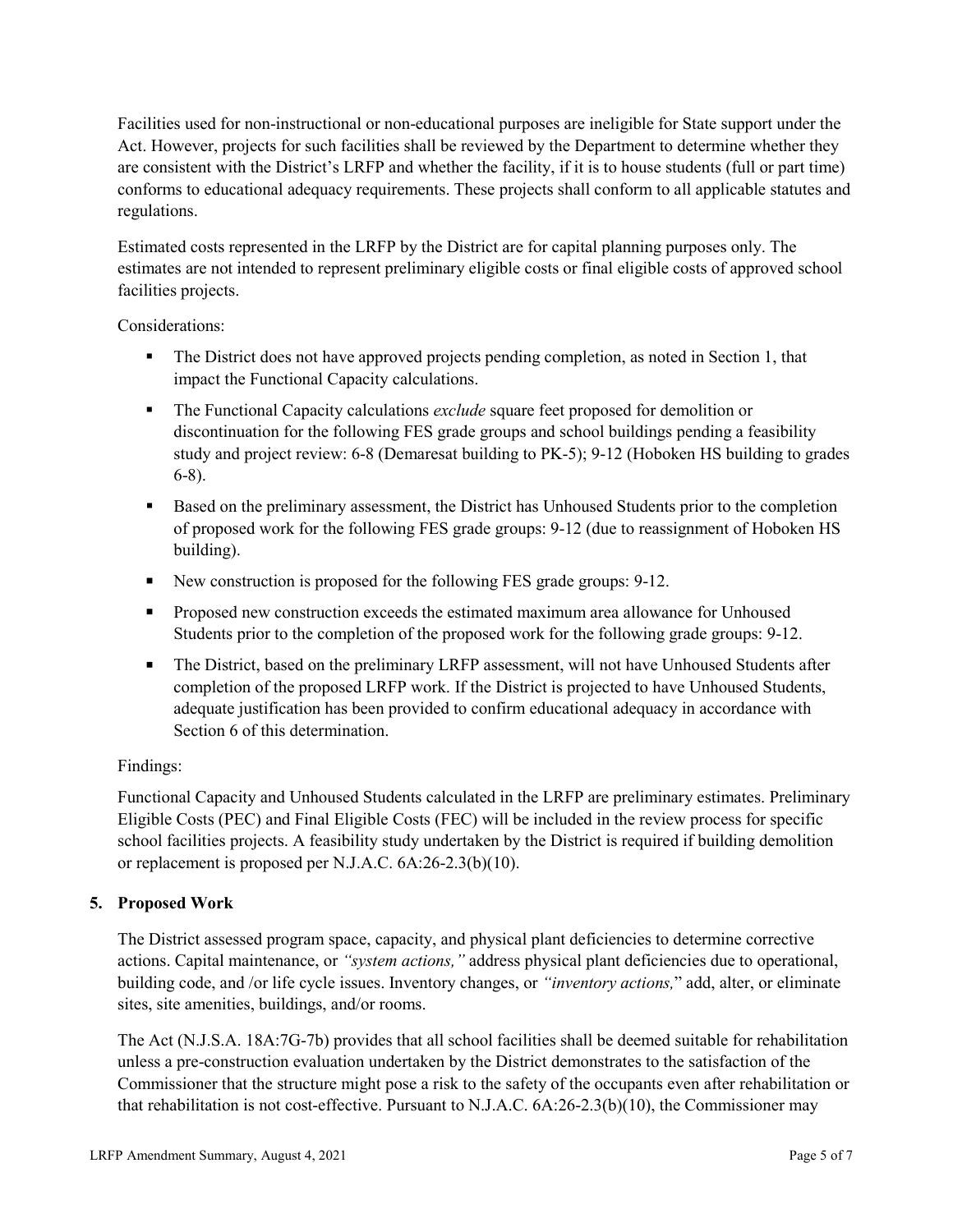identify school facilities for which new construction is proposed in lieu of rehabilitation for which it appears from the information presented that new construction is justified, provided, however, that for such school facilities so identified, the District must submit a feasibility study as part of the application for the specific school facilities project. The cost of each proposed building replacement is compared to the cost of additions or rehabilitation required to eliminate health and safety deficiencies and to achieve the District's programmatic model.

Table 5 lists the scope of work proposed for each school based on the building(s) serving their student population. Proposed inventory changes are described in the LRFP website reports titled *"School Asset Inventory Report and "Proposed Room Inventory Report."* Information concerning proposed systems work, or capital maintenance can be found in the "LRFP Systems Action Summary Report."

With the completion of the proposed work, the following schools are proposed to be eliminated: Demarest Middle School; the following schools are proposed to be added: Demarest Elementary School, Hoboken Middle School at former Hoboken High School.

| <b>Proposed Scope of Work</b>                                                                  | <b>Applicable School Buildings</b>                                                         |
|------------------------------------------------------------------------------------------------|--------------------------------------------------------------------------------------------|
| <b>Renovation only</b> (no new construction)                                                   |                                                                                            |
| System actions only (no inventory actions)                                                     | n/a                                                                                        |
| Existing inventory actions only (no systems actions)                                           | n/a                                                                                        |
| Systems and inventory changes                                                                  | Brandt; Demarest; Existing Hoboken<br>HS/Proposed Hoboken MS; Calabro;<br>Connors; Wallace |
| <b>New construction</b>                                                                        |                                                                                            |
| Building addition only (no systems actions)                                                    | n/a                                                                                        |
| Renovation and building addition (system, existing<br>inventory, and new construction actions) | n/a                                                                                        |
| New building on existing site                                                                  | Hoboken HS (new building on JFK stadium<br>site; stadium to be demolished)                 |
| New building on new or expanded site                                                           | n/a                                                                                        |
| Site and building disposal (in addition to above scopes)                                       |                                                                                            |
| Partial building demolition                                                                    | n/a                                                                                        |
| Whole building demolition                                                                      | n/a                                                                                        |
| Site and building disposal or discontinuation of use                                           | n/a                                                                                        |

# **Table 5: School Building Scope of Work**

Findings:

The Department has determined that the proposed work is adequate for approval of the District's LRFP amendment. However, Department approval of proposed work in the LRFP does not imply the District may proceed with a school facilities project. The District must submit individual project applications with cost estimates for Department project approval. Both school facilities project approval and other capital project review require consistency with the District's approved LRFP.